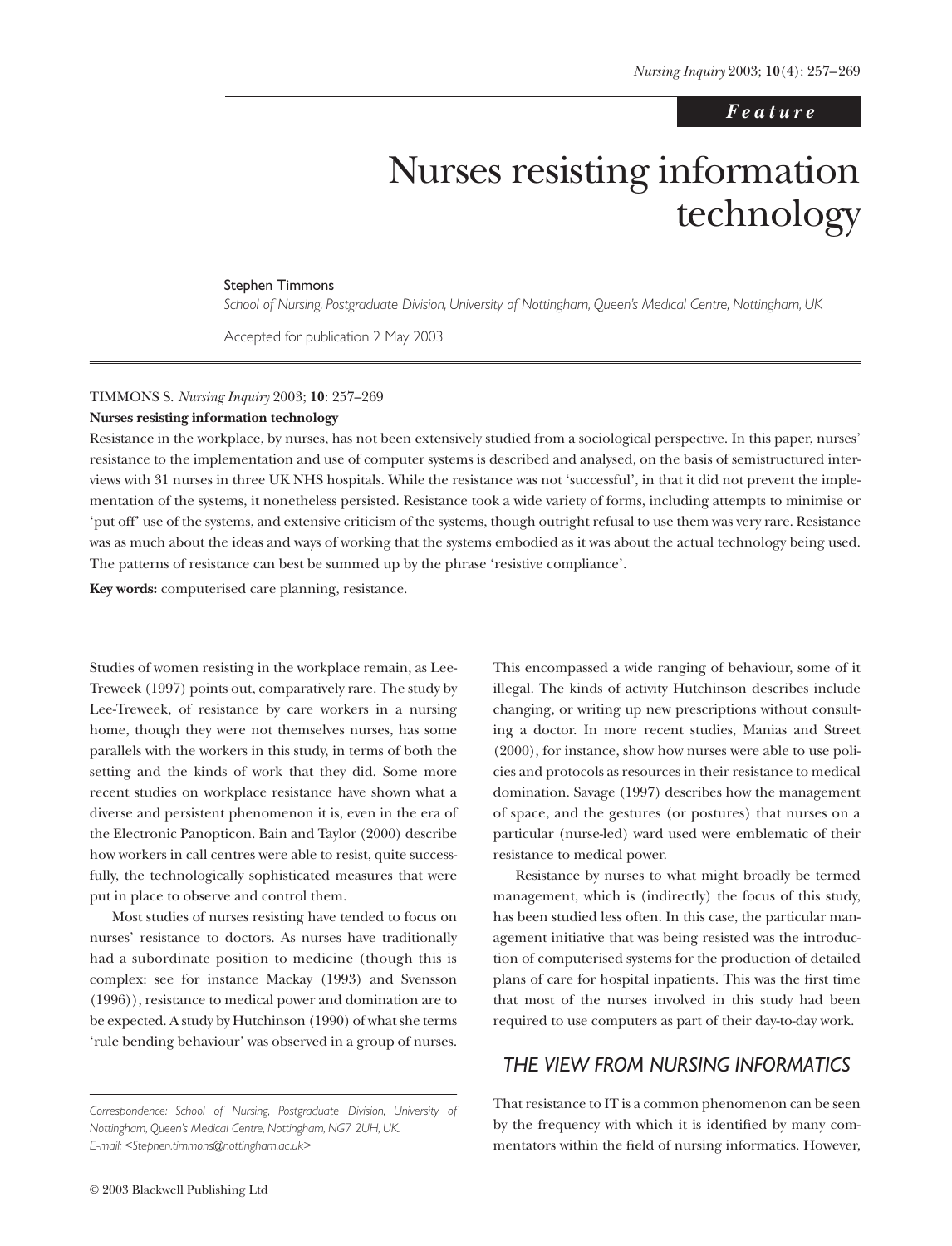their analysis of it is disappointingly underdeveloped. Typical is Ball et al. (1988), who take as their main analytic approach the idea that resistance should and must be overcome, and that resistance is only worth studying in order to achieve this. Other examples include Feeney (1996), who identifies that resistance to system implementation does occur, and that it can be identified by phenomena such as absenteeism, staff turnover, complaints and low morale. Despite this, Feeney implies that for the potential users of systems, resistance is futile. Strategies to deal with resistance are suggested. These include directive change where staff are required to attend training sessions, and the co-option of resistors into finding solutions to problems. In order to implement IT successfully, sufficient training is needed to overcome lack of confidence and 'quell the fear of losing control'. These views, of which this is far from the only example, see resistance to technology as at best irrational, and at worst dangerous. These explanations of resistance could be summarised as 'technophobia'. An alternative explanation for resistance would be to see it in terms of systems failures. Bauer (1995) critiques the technophobia theory, and suggests that understanding resistance in terms of the fit between the systems (or lack of it) and existing work practice would be a more fruitful basis for enquiry. This distinction between technophobia as an explanation, and system failure as an explanation is a point to which I will return.

## *WHAT COUNTS AS RESISTANCE?*

Resistance by workers to management has been one of the central debates of industrial sociology. An important contribution was the work of Braverman (1974). While he did not explicitly discuss resistance, some commentators have thought that the inexorable nature of the technological changes that he described, the deskilling of workers, meant that resistance is ultimately futile (Knights and McCabe 2000). Others have recruited Foucault, and his concept of power as an all-pervasive force to suggest that resistance by workers to management is either impossible or futile. If, as some Foucauldians would have us believe, the organisation's whole raison d'être is the exercise and maintenance of the power of those who already have it, then resistance, presuming that it involves the exercise of at least some power by the weak within the organisation does seem to be an impossibility. Knights and Vurdubakis (1994) critique this position. Their reading of Foucault is that the very all-pervasive nature of power means that resources of power are available to workers as well as managers. Resistance presupposes power, and presumably, inequalities in power. Inequalities in power do not, however, mean that the less powerful are totally

powerless. That resistance occurs, albeit spasmodically, covertly, and unsuccessfully, means that the powerful do not always get their own way. In this study, as in those described by Bauer (1995) and O'Connell Davidson (1994), the resistance to the systems could be seen as being a failure in so far as the systems were implemented and the staff used them. However, as we shall go on to see, the failure of resistance to the implementation of a system does not mean that resistance then 'goes away'. It continues, albeit in more covert forms.

So it seems fair to say that something perceived to be resistance exists. The next stage is to decide what would 'count' as resistance, in the particular context being studied. As O'Connell Davidson (1994) in her study of resistance to the implementation of a computer system in a privatised utility points out, one of the problems with resistance as a category is that it is so all-encompassing. She says that resistance could be 'anything and everything that workers do which managers do not want them to do, and that workers do not do that managers wish them to do' (O'Connell Davidson 1994, 94). While she herself eschews any formal definition of resistance, preferring to document what actions workers took, and why they took them, she does say that, 'the workers' reactions to the changes … were implicitly counted as resistance' (O'Connell Davidson 1994, 94). In other words, the actions that management viewed as resistive were defined as 'resistance'. Knights and Vurdubakis (1994) point out that resistance is constituted through being described, analysed, and talked about. This phenomenon influenced the design of this study as far as interviews with the managers of the systems, as well as the users, were undertaken. This was in order to find out what activity they considered to be 'resistance', as this clearly plays an important part in what resistance to the system, in the organisation as a whole, 'becomes'.

For the purposes of this study, the powerful, in the sense that they occupy formal positions of power within the organisation, and control staff and other resources, are the management of the hospitals, who sought to impose computer systems on their nursing staff, and the less powerful are the nurses themselves. However, the existence of the resistance that the system encountered suggests that the nurses, though less powerful, were not powerless, and in terms of the way that their resistance re-shaped the systems, in some ways quite powerful. Here we may use the categories delineated by May (1999), drawing on the work of Bourdieu, 'Firstly there is the power to confer and fix meanings … Secondly there is the power that comes from the skills and knowledge that people possess, and thirdly there is differential access to wealth and resources'(777). Within this study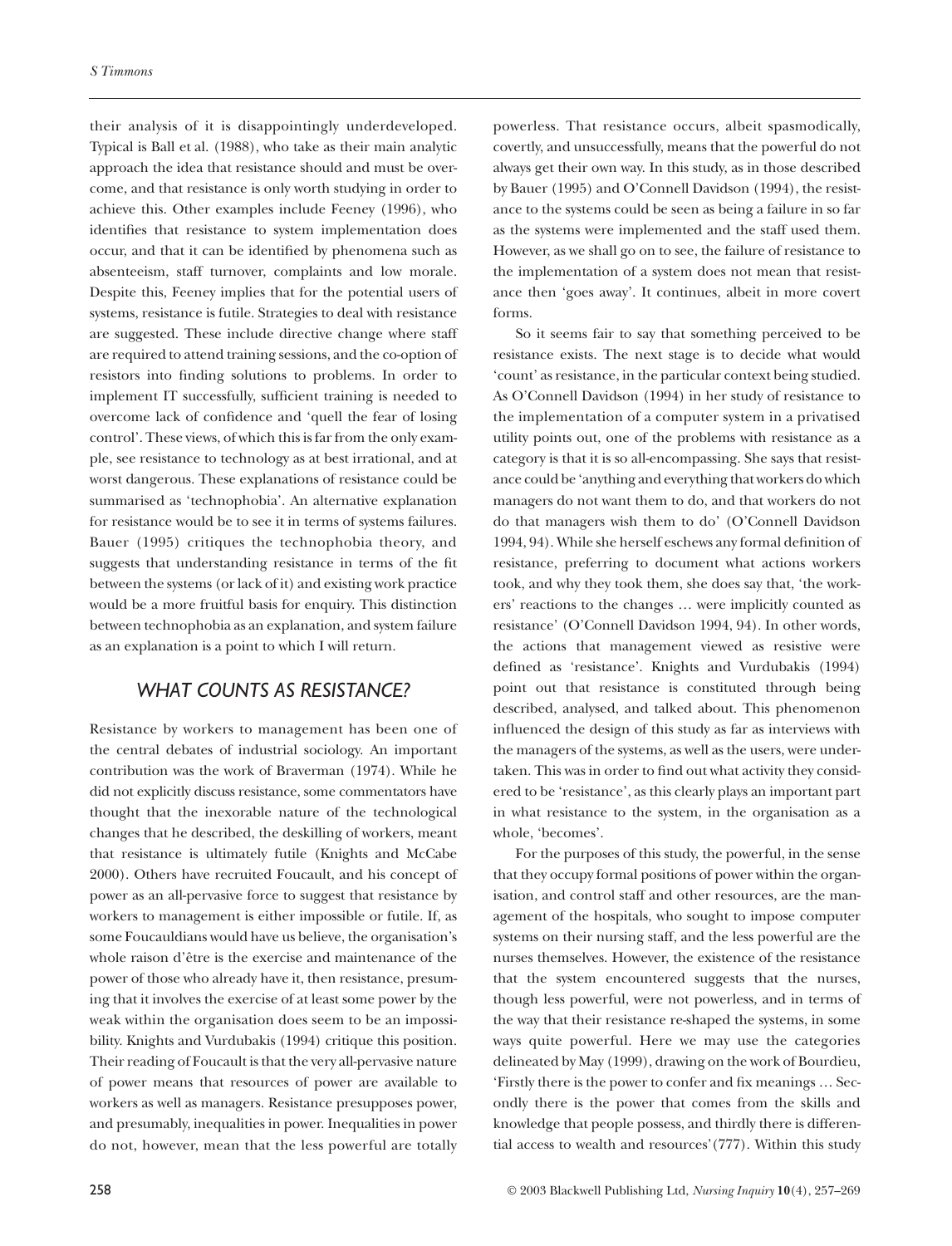both the nurses and the project managers had power of the first type, in that they could, to a greater or lesser degree, define what the systems 'were', and both groups had to take account of the other's interpretations. Both groups had power of the second type, though here the nurses, with their appeals to a wider professional status and rhetoric were perhaps more powerful than the managers. This situation is reversed with the third type of power, as the managers had substantially greater control over resources.

Before attempting to categorise resistance, it is important to delineate, within this study, what resistance was not. It was not a universal phenomenon. Some respondents were quite enthusiastic about the system, or talked about people who they worked with who were enthusiasts. No formal resistance was experienced at any stage of the implementation process. There was no action organised by any of the nursing trades unions, such as strikes, works to rule, or any direct, organised refusal to use the systems. In fact, the nursing unions were largely bypassed in the process of the system implementation. It is interesting to speculate on why this might be, especially as nursing in the UK is a well-unionised profession, and there are official industrial relations structures in the NHS. However, nursing unions, especially the dominant union in the staff group used in this study, the Royal College of Nursing, have never been particularly militant, and at the time that the nursing systems were introduced, had suffered from the general diminution in the influence of all trades unions that took place in Britain in the 1980s. Equally there was no unofficial action or protest on the part of the staff, unlike that described by O'Connell Davidson (1994) where staff took action without the involvement of their trade union. Bauer (1995) describes resistance to the implementation of an IT system in a bank as being temporary, informal, unanticipated and involves communication with 'resistance' as its theme. This perhaps matches more closely the kind of resistance encountered by the nursing care planning systems, than that described by O'Connell Davidson (1994).

One of the few studies to find overt action (within a healthcare context) is that by Dowling (1980). He found instances of systems being abandoned by their users or prevented from working. However, this is a very old, US study, and crucially involves neither the types of systems, nor the professional group, being considered in this study. What is perhaps most interesting about Dowling's paper is that it provides a typology of resistance to healthcare computer systems. Despite the caveats mentioned above, it is perhaps instructive to see how many of them might be found in this study. Dowling delineates five types of resistance. Passive resistance (failure to co-operate) was certainly present in all

of the hospitals in this study. What Dowling describes as 'oral defamation', was also there, though the instances he describes of deliberate breaking of machines were not reported to me. Alleged inability to operate the system was thought to exist by the project managers interviewed, but not by the ward nurses. Data sabotage was not found. Refusal to use was not widespread, though it was mentioned by some interviewees, and was a stance explicitly taken up by one. Again, the real weakness of Dowling's work is that it makes no attempt to situate these phenomena in a wider context, and he suggests standard managerial responses such as improved training and communication without giving much detail about what forms they might take. In addition, as I shall hope to show, resistance is a more complex, multilayered phenomenon than these analyses might suggest.

This more complex conceptualisation of resistance is confirmed by Hirschheim and Newman (1988), who, though not from a social sciences background, have one of the more sophisticated views of resistance in the literature. They point out some of the problems with the concept, including its pejorative overtones (in this context), and show how 'resistance is contingent upon how change affects the social aspects of the job, i.e. the established relationships in the organisation' (Hirschheim and Newman 1988, 400). They conclude, 'the literature offers the systems developer numerous simple platitudes … [which] miss the richness and complexity of systems development — in particular the social and political nature of organisational change' (Hirschheim and Newman 1988, 406). Disappointingly, they do not provide a typology of resistance, confining their analysis to broad categories such as unwillingness to participate in systems design, or to use the system when implemented.

Massaro (1993a, 1993b) provides a detailed analysis of the implementation of physician order entry. He shows how the system caused unanticipated changes to traditional methods of working, which formed a locus of resistance, though this was eventually overcome. Ash has shown (in a series of papers including Ash (1997), Ash et al. (2000) and Ash et al. (2001)) that acceptance or otherwise of computer systems by healthcare professionals (physicians in her studies) cannot be characterised as being simply resistive or supportive, but should instead be seen as complex and emotional, with subjects holding apparently contradictory positions.

For the purposes of this study I shall not seek to define in advance what resistance is, but instead draw on social actors' accounts and sketch out here some ideas about what might count as resistance, and were counted by the project managers as being resistance. These are derived partly from the literature discussed above, and from some of the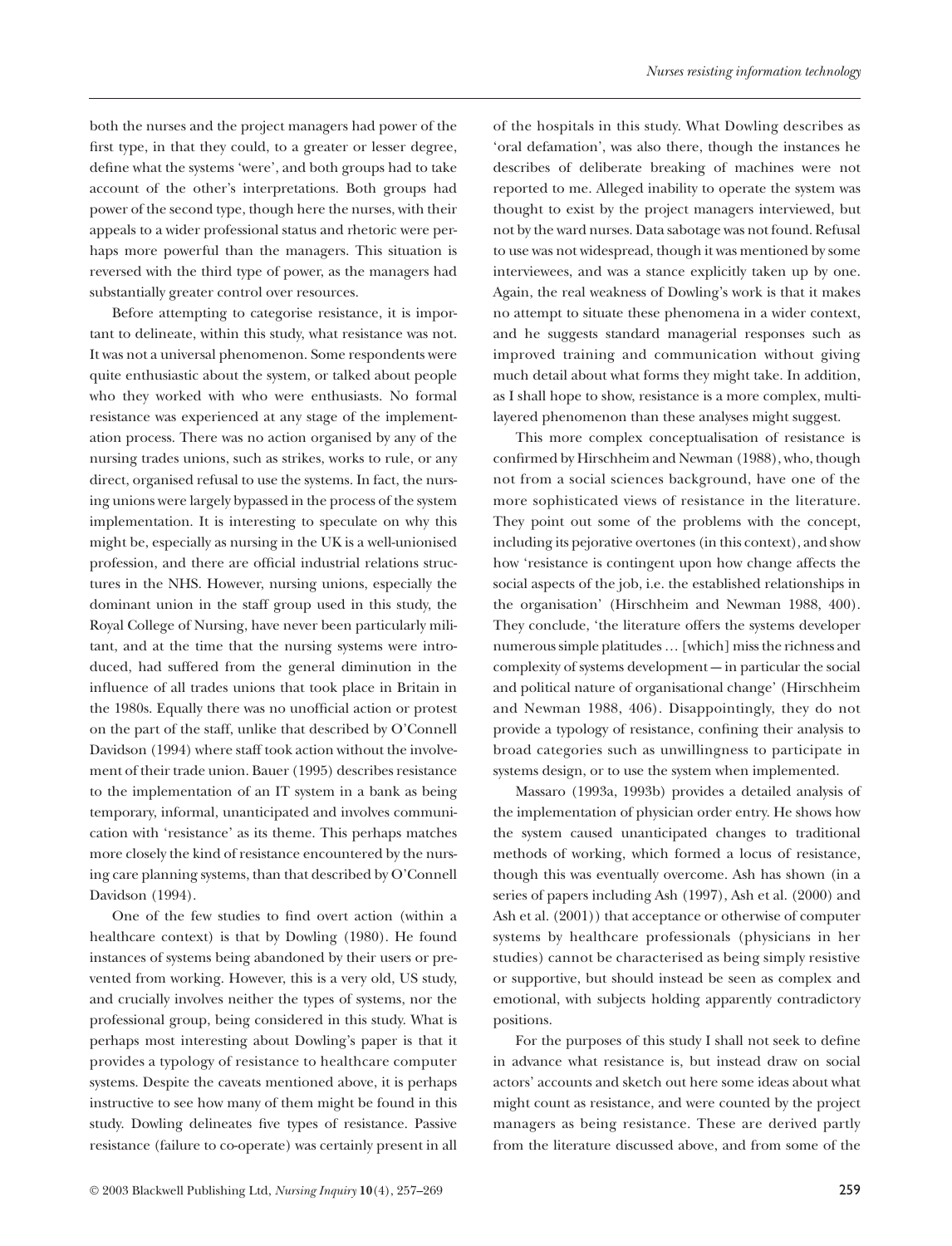preliminary discussion with project managers that formed part of the planning stage of this study. They include three apparently simple notions:

- refusal to use the system;
- attempts to minimise use of the systems;
- criticism of the system.

## *THE STUDY*

The aim of this study was to establish:

- **1** Are computerised systems resisted by the staff who are required to use them?
- **2** If resistance exists, then what forms does it take?
- **3** If this resistance occurs, then why?
- **4** How is any resistance situated within a wider context of nursing culture?

This study focused on computerised systems for the production of detailed plans for the care of hospital in-patients by nurses. They were introduced into UK hospitals during the 1980s and 1990s, as part of the Resource Management Initiative. Three UK district general hospitals in the south of England were selected for this study. The systems had been implemented at the three hospitals over a period of 2 or 3 years. Though all the hospitals used care planning systems from different manufacturers, they were broadly similar in their functionality, interface and usage. These were all terminal-based systems, where the majority of data were entered via a keyboard. Wards typically had two or three terminals. Care plans were supposed to be written and updated for each in-patient, however, at the time that the research was conducted no hospital achieved their target of 100% of in-patients having a fully written and evaluated computer care plan. The systems were used by qualified nursing staff1, largely drawn from Grades D, E, F and G. Nursing students were allowed to use the systems under supervision, though they were not allowed to 'sign-off' care plans as being complete. Student nurses were not included in the study as they were not allowed to use the full functionality of the systems, and they did not have sufficient experience of practice to be able to talk about the use of the systems in a wider context. Other staff were not allowed to use the systems, though some interviewees reported occasional use by health care assistants.

method was the relative rarity of these kinds of studies in the existing nursing informatics literature (at the time of the study). Nursing informatics (for example, Newton (1995) and Large (1994)) have used mainly quantitative methods to examine attitudes. A review of the literature undertaken by Lacey (1993) confirms that the studies conducted up until that point had been almost exclusively quantitative. Lacey concludes that 'the literature lacks adequate research support of the attitudes held by nurses toward computerisation' (239), meaning that the studies reviewed were inconclusive or contradictory. This might suggest that these kinds of methods have not been very successful in establishing any more complete and coherent account of what resistance might be, and how it relates to wider aspects of nursing culture. This is confirmed by Hardiker, Heathfield and Kirby (1995), who seem almost mystified by the continued resistance from nurses that they experienced in implementing a care planning system. The resistance that they found mainly manifested itself in an unwillingness to use the system. They suggest that the problem must be situated in 'more complex cultural and socio-technical factors'. Stapleton (1994) points to the importance of the personality of the system's project manager as a factor in determining the success of implementation. This again suggests that the issues here lie deeper in the social world, where more qualitative methods are needed to investigate them.

One of the reasons for this choice of interviews as a

The other reason interviews were chosen as a method was because of the nature of the subject under consideration. If a group of nurses say that systems are resisted, then it seems reasonable to assume that they are. If this resistance exists, and it constitutes a problem for the field of nursing informatics (as it seems to be) then again it is reasonable to assume that nurses are knowledgeable reflexive actors who can give meaningful accounts of their actions in this context and the reasons for them. Twenty-eight semi-structured interviews were conducted with 'ordinary users', that is, qualified nurses working in wards and using the systems, and, at each hospital, one interview with the project manager for the system. The group interviewed were broadly representative of qualified nurses in the hospitals in the study. Wards were selected randomly.

All of the interviews conducted were transcribed and an analysis undertaken by the author, supported by QSR NUD\*IST software. Short sections of the transcript (1–10 lines) were assigned a code. Initially, this tended to be a simple summary of what that section was about. As time went by, and the number of codes expanded, more analytical codes were developed, and certain sections were assigned more than one code. No part of any transcript was left uncoded.

<sup>1</sup>*The qualified nurses in this study were all Registered Nurses with the UK's governing body for nursing, the Nursing and Midwifery Council. They had all completed at least a three-year full-time course in order to qualify as Registered Nurses. The majority of nurses interviewed had trained at a time when nurses education was managed directly by hospitals. A minority had trained in universities. Many had, in addition, postregistration professional qualifications.*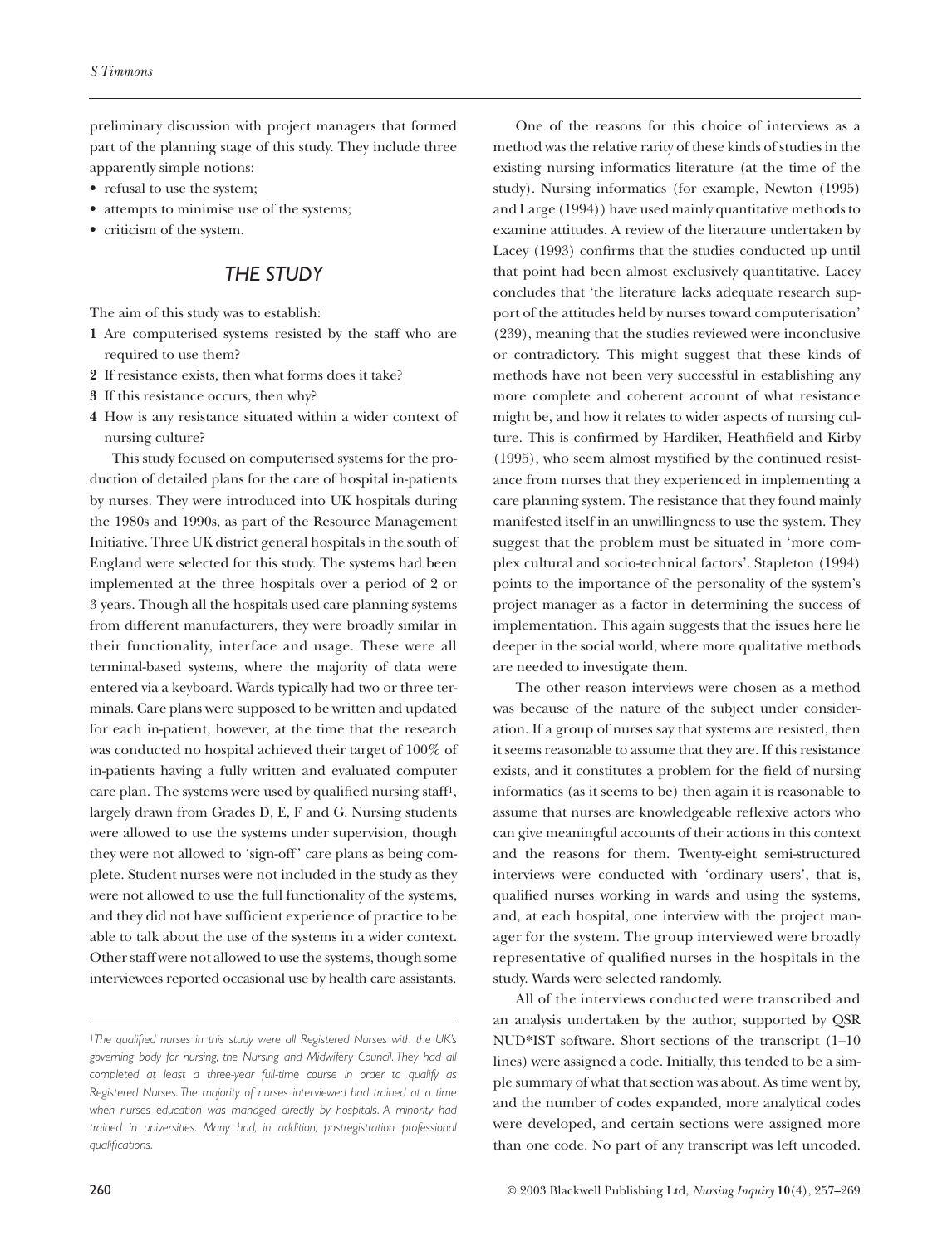As the analysis developed, the codes were grouped together in a 'tree' structure, to facilitate the process of analysis, developing themes and theory building.

Once all of the data had been entered, the codes were refined. This was in order to reduce their numbers, eliminate duplication, and to permit the development of more sophisticated analytical categories. As this process continued, new links between codes became apparent. The most important way in which the software was used to support the analysis was through its reporting features. This enabled all of the sections of transcript which related to a particular code or codes to be retrieved in one block, enabling the drawing out of similarities and differences. The limitation of these methods in terms of generalisability is acknowledged. As a qualitative study, this was not what was being sought. Likewise, this study will have been, to a degree, subjective in the conduct of interviews and the analysis of data.

The theoretical basis for this study is the social construction of technology. Developed principally from the work of Bijker, Hughes and Pinch (1987), this is the idea that machines have meaning, and, in fact, they can have different meanings for different groups of people. Pinch and Bijker (1987) refer to this feature as the 'interpretative flexibility' of machines. For instance, a care planning system could variously be interpreted as being symbolic of an up-to-date, high-tech profession (perhaps by those funding the implementation), as a way of improving the care of patients (perhaps by those implementing the systems) and as a bureaucratic imposition (by those who are required to use it. Pinch and Bijker suggest that technologies will eventually reach a point at which one interpretation becomes dominant. Though debate continues about whether this ever actually happens (for instance, Woolgar (1996)), the care planning systems had not reached that point.

The flexibly interpreted nature of technology influences its development. Pinch and Bijker also show how the development of technology is not an inexorable 'Whig' process of continuous improvement where the 'best' technology becomes dominant over a period of time, but is a result of a variety of forces acting in the social rather than the technical arena (if these two can indeed be separated). They stress that things could always have been otherwise. They advocate a multidirectional model of technological change and deny a linear one. It does not take the system as being a fixed, objective entity, but instead considers it to be subject to interpretative flexibility, that is, the system means different things to different people. The process of implementation, far from being a simple set of stages that can be described in the flow charts so typical of formal project management methods, is actually a process of negotiation and definition. This

process determines what the system will be, and the various actors involved bring differing resources of knowledge power and interpretation to bear during this stage. In fact, the system is always in the process of implementation, it is constantly being redefined and renegotiated between, among others, those implementing the systems, 'managers', and those using the systems, 'nurses'.

This approach has already been used successfully to analyse the implementation of computer systems in UK hospitals. The work of Bloomfield and others (Bloomfield 1991; (1995), Bloomfield and Coombs (1992), Bloomfield and Vurdubakis (1994); Bloomfield et al. (1992), Bloomfield, Coombs and Owen (1994), Bloomfield et al. (1997)) has shown how ideas like 'flexible interpretation of technology' can explain what is going on in an organisation during and after systems implementation. Though Bloomfield's work takes as its main focus systems that were designed to support the work of doctors and managers (and, indeed, doctormanagers), rather than nursing and nurses, this approach can be helpful in understanding the implementation of nursing systems.

## *FINDINGS*

## *Refusal to use the systems*

Complete refusal to use the systems was not common. More commonly interviewees said they knew, or knew of, someone who did not use the systems. For instance '… our Sister who has retired refused to use it at all, because at the end of the day she said "I didn't come into nursing to use a computer", which is true'. One interviewee had, however, refused to use the system outright. The first unusual factor in this was that it was the manager (ward sister) of one ward who had refused, successfully, to have the system implemented on her ward at all. The strategy that she had employed to do this was interesting, as she had achieved and sustained this refusal by deploying a professional rhetoric. Her ward, whose primary function was rehabilitation, rather than care, was explicitly multidisciplinary. This meant that all the staff, from a variety of professional groups (not just nursing) worked to one method of planning and organising care. Thus this ward did not use the theoretical concepts that underpinned the system, like nursing models and the nursing process, as many of the people planning and delivering care were not nurses, but, for instance, physiotherapists and occupational therapists. She therefore argued that the system was based on inappropriate ideas for use on her ward, and that a purely nursing system could not be used by these professional groups. This strategy proved highly successful, and at the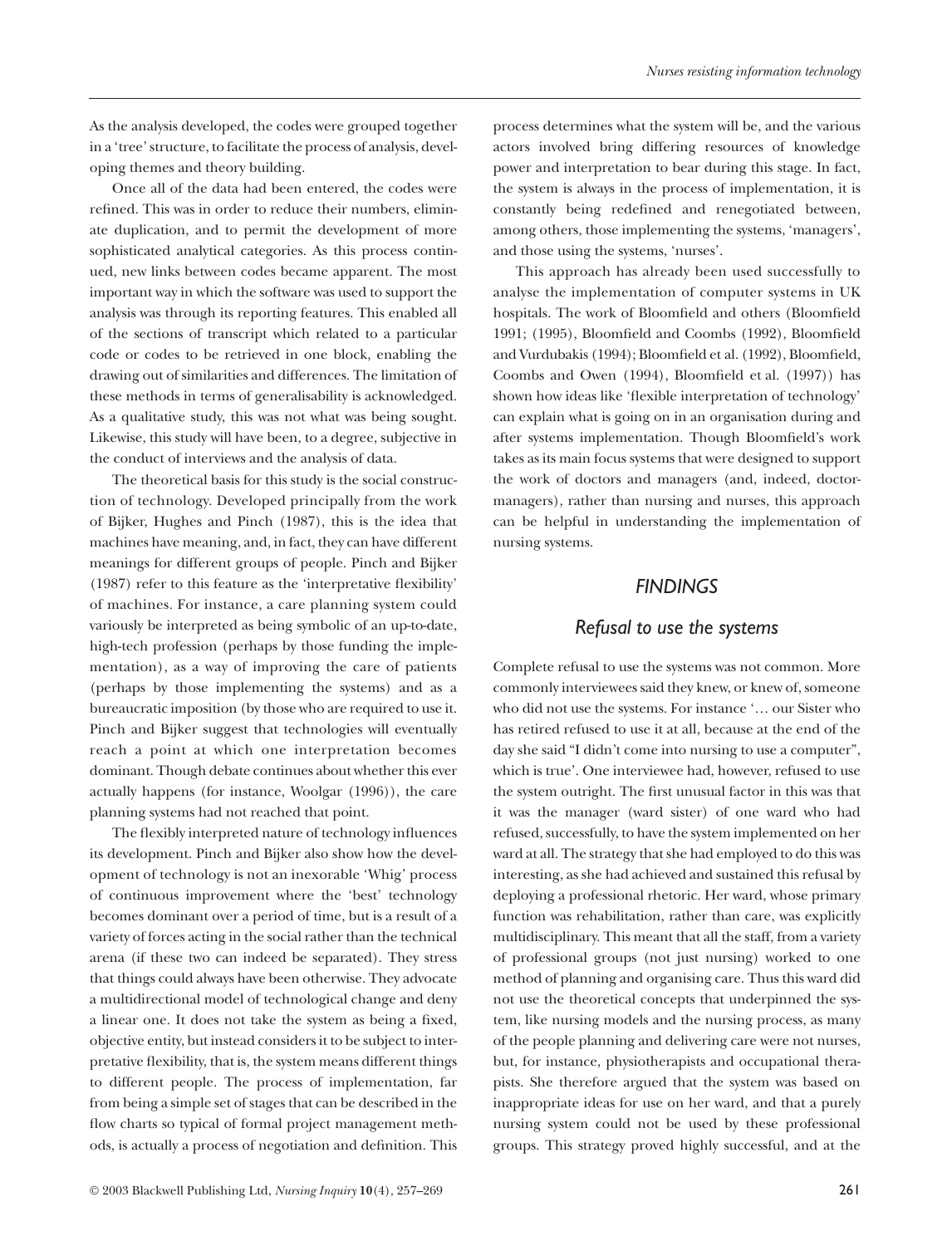time of the interview, she had successfully resisted implementation of the system on her ward for over 2 years.

This is probably not the only factor in her success. It should be pointed out that this individual is a particularly strong and articulate woman (even by the high standards of ward sisters). This was an exceptional case. However, it does give the first indications of a phenomenon which was found in the interviews with the project managers. This was that the project managers were prepared to tolerate (and sometimes even be complicit in) a degree of resistance. Their efforts to overcome resistance would only be taken so far, and an individual like this ward sister, who was prepared to put up sustained and sophisticated resistance, was likely to be tolerated.

# *ATTEMPTS TO MINIMISE USE OF THE SYSTEMS*

## *Things that don't get done*

Care plans were created and updated, but not as completely as they should have been. Most commonly reported was a failure to record evaluations. However. Porter (1995) and Porter and Ryan (1996) both report studies where aspects of the nursing process (including this one) were neglected by nurses using paper-based systems. Also neglected was updating the care plan:

It is used, it is not used as much as it should be. If you've had normal numbers of staff and the patients don't actually get put onto the computer … we're supposed to at the end of each shift, do dependencies for that shift. It very rarely gets done.

(That is, though the systems are used, lack of staff and pressure of work means that they are not used as much as they 'should' be, and that the 'dependencies', that is, the evaluations, were most likely to be neglected.)

Conversely, the feature used most often was the recording of details and creation of a care plan on admission, though it was not unheard of for this to be avoided:

A lot of people who use the hand-written sheets (on admission), and then say, 'Oh I didn't have time to put it on the computer.'

and

Researcher: So what you are saying is the care plan is kind of updated but it's the paper print that's updated rather that what's on the system?

Interviewee: … from an updating point of view I think people are more inclined to update a hand-written care plan.

One ward sister was happy to tolerate this practice because, as she said, 'I'd far rather that people were documenting care on paper than not documenting it at all.' In fact, the practice of not updating the records of the care that had been provided was widespread, and, as this excerpt shows, led to one interviewee questioning the value of the system.

Interviewee: … So the problem with care plans is that they're not updated, so the whole thing falls down. So a care plan will still say that a patient is under sedation after 3 days, when what we would actually be doing is trying to wake that patient up.

Researcher: So the problem is that the care plan is created, but not updated?

Interviewee: Yes, because it's so time consuming to do these things, a patient is assessed using a model, but the care plan is not updated as the care given changes. What value is the model if we're not going to use it? So it becomes a paper exercise.

## *Delay*

Writing and updating care plans was often delayed: 'there is always something to do, and I really do think God forbid that it's [the system] at the end of most of our priorities.' Sometimes this was left to later in the day, or it was left for another shift team to do.

## *CRITICISM OF THE SYSTEM*

The most common form that resistance took was criticism of the systems. None of the interviewees were uncritically positive about the systems. Their criticisms were varied, but some of the most frequently occurring are considered below. They have been classified into groups.

## *Criticisms of the system itself*

#### TIME CONSUMING

Perhaps the criticism which was voiced most frequently was that the systems were time-consuming to use: 'There is a lot of wasted time', 'I think it's well known throughout the hospital that every ward does get frustrated at times'.

#### NOT ENOUGH TERMINALS

After the time-consuming nature of work on the system, the lack of enough terminals was the criticism raised the most often. Due to the financial constraints in purchasing the systems, most wards had only two terminals, and sometimes only one (though occasionally three). When this factor was combined with the ward being busy, especially in terms of new admissions, which create a great deal of extra administrative work, there were queues for the terminals. 'Not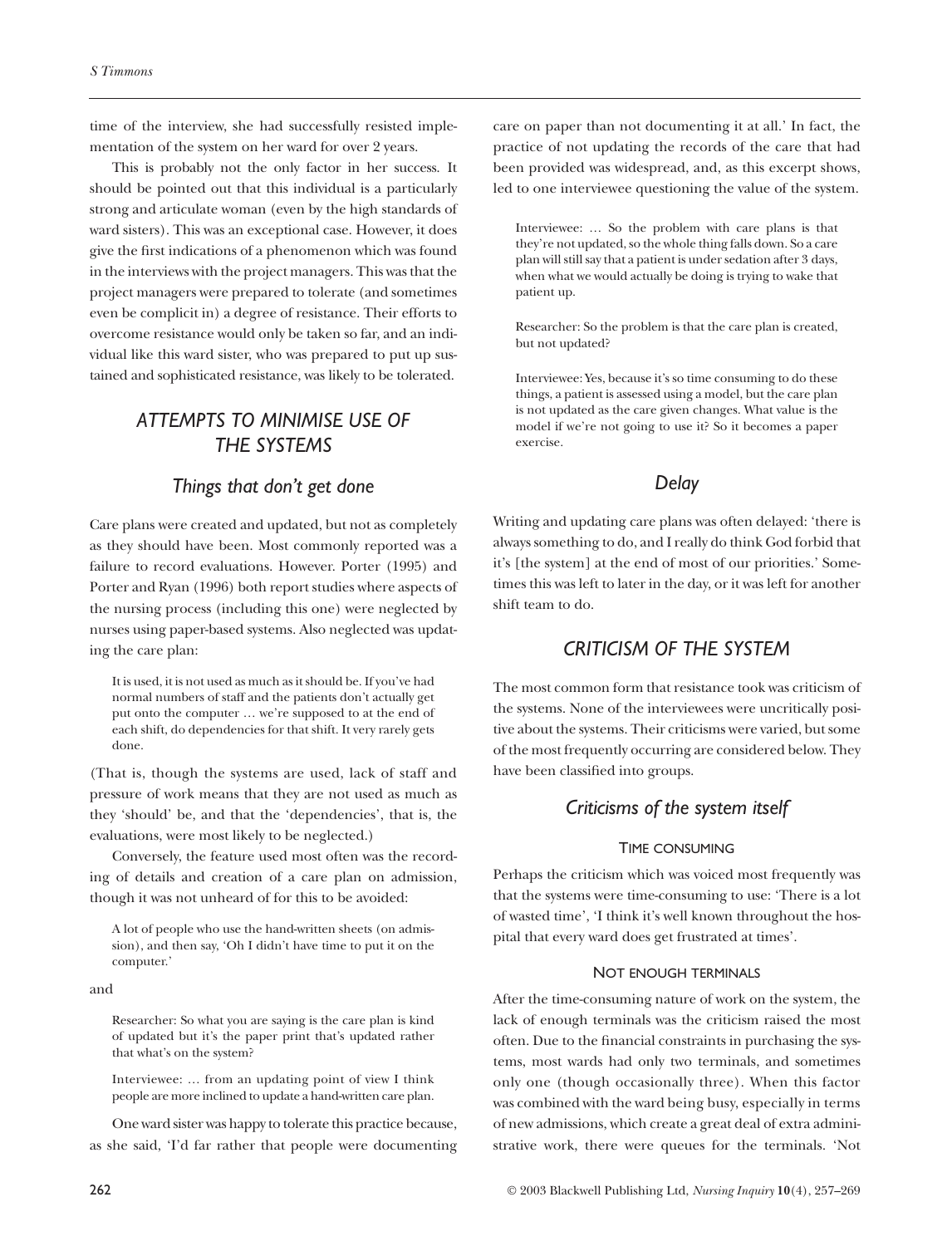enough when obviously the patients come in we could have something like up to 19 admissions a day.'

Interviewee: The other problem is that there's only two computers on the ward.

Researcher: So physical access is a problem?

Interviewee: In an ideal world we would have a computer in every bedspace.

A related issue was the difficulties in getting access to a terminal caused by other staff groups using it. The terminals had been introduced into the ward environment specifically for the use of nurses for the care planning systems. However, the hospitals sought to maximise the benefit of their investments. Thus, as other systems, notably pathology results reporting, and the Patient Administration System (PAS), were implemented, the terminals on the wards were intended to be used for these purposes as well. Thus, the terminals were used by doctors (principally for pathology results) and ward clerks (updating the PAS) as well as nurses. Other staff groups like physiotherapists or occupational therapists used the systems as well. The problems with access to a free terminal tended to become even worse. As one of the project managers said, 'because they've only got two points, it's quite difficult, because there is a lot of competition for the two PCs on the ward because the doctors use them as well' and 'I think the difficulty is the access … You have two computers, the ward clerk is on one, the doctor is getting blood results on the other.' This phenomenon, of competition for access to terminals, points to some quite interesting aspects of relationships between different professional groups, and the part that power plays in determining them (Timmons and Tredoux 2000).

#### CREATES VERY LARGE RECORDS

The sheer physical effort involved in hand writing care plans tended to put a limit on their size. As the computer makes it easier (some would say compulsory) to write longer care plans, the amount of documentation tended to grow. The ease with which care plans could be printed out also meant that, contrary to the intention of reducing the amount of paper on a ward, the systems actually had the effect of increasing it. The following excerpt illustrates the issue:

Interviewee: It's a waste of paper.

Researcher: why is that?

Interviewee: I think that it's too easy on the computer, everything is just there and it's too easy to just continuously press print. When I was first here, I did my first placement over in [other hospital] and we weren't computerised over there, so I'd be writing my own care plans. I think because of that, I'm more selective about what I actually fill out on the computer, it's too easy on the computer to write a care plan and print it without making it specific to that one patient or problem.

#### TOO EASILY INTERRUPTED

The computer terminals were most often sited at the nurses' station, usually in the busiest part of the ward. This meant that some of the interviewees felt that they could not concentrate for any length of time on writing or updating care plans, as they were 'constantly' interrupted, by other staff, but especially by patients and their relatives. Their remarks on these incidents are quite revealing. What emerges is the idea that the patients and relatives do not see using the computer as being 'real work' (as discussed by Melia 1984, 1987), that is, it was acceptable to interrupt the nurse while she was using the computer (and, presumably, not when she was engaged in other types of work).

Majority of patients would say, seeing the nurse sitting behind the desk at the computer, — she's free to talk to me because she's not doing anything.... It's at the nurse station which the public passes most frequently. So there are frequent interruptions — as I said earlier, if she's sitting at the computer, people think they can talk to her, so your thoughts are interrupted continually.

One interviewee expressed herself more strongly, 'You get the impression that relatives are staring at your back thinking "What the bloody hell are they sitting there for?"' Payne, Hardey and Coleman (2000) also found the idea among the nurses that they studied that they should not been seen to be spending time at the computer producing care plans, as this was not 'real work'.

#### **RELIABILITY**

One of the most frequently occurring criticisms was of the system's reliability. This was an issue in all three trusts used in this research. A few quotes should suffice: 'Reliability is an issue it's very frustrating when the system goes down', 'complain about the fact that it goes down so often', 'So if the computer goes down we're stuck, we can't get into the patients' details'. This issue is in fact divided into three separate ones, which are the system breaking down (crashing), the system being very slow to respond to keystroke input, and the system being taken offline for maintenance or back-ups. The managers implementing the systems had different views on this issue and believed that reliability was used as an 'excuse'. For the purposes of this study, whether the systems genuinely were reliable or not is not especially significant, and would, in any case, have been hard to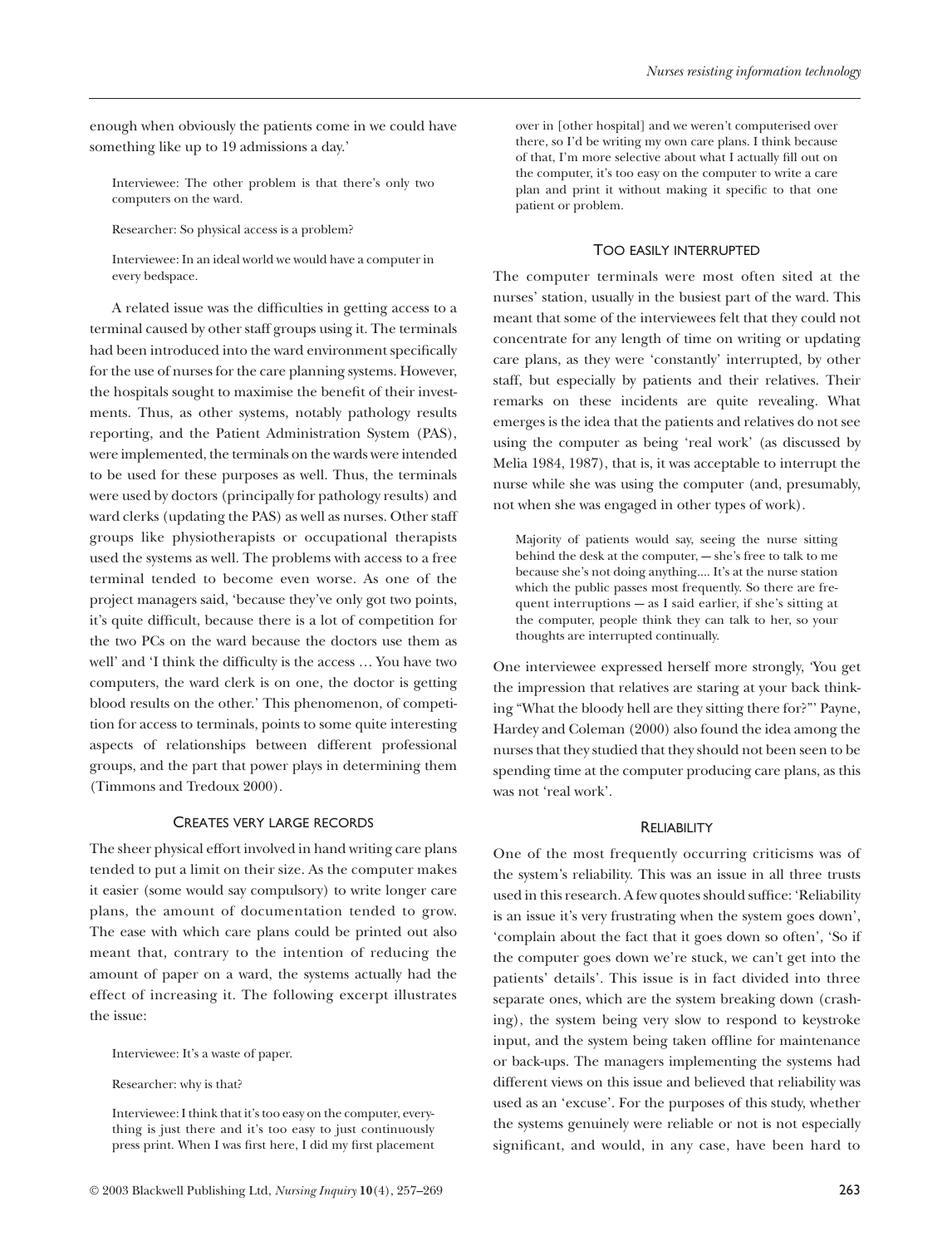establish. What matters is that 'unreliability' was deployed by the users as a reason for not using the systems, and as a criticism of it, and that, conversely, the project managers said that reliability was not a 'real' issue, and that this particular discourse could be categorised as an 'excuse', and therefore ignored. This is a good example of how social construction of technology can help illuminate an issue. What is at stake here is not whether the systems are, in themselves, 'reliable' or 'not reliable'. What could be said to be going on is a struggle between two contending interpretations of the systems' reliability.

## *Security issues*

#### USE BY UNQUALIFIED STAFF

Use of computer by unqualified staff is quite a complex area, not least because of the professional issues it raises. A small number of interviewees reported that care plans were being completed and updated by unqualified nursing staff (sometimes referred to as health care assistants (HCAs)). This is problematic from the standpoint of qualified nurses. This is because the writing of care plans, because it involves using specialised nursing knowledge such as the nursing process and nursing models, can only be done by qualified staff. Unqualified staff do not have the professional knowledge or credentials to do this kind of work. It was thus resented by the qualified nurses as a usurpation of their professional territory, and is, potentially, illegal. An interviewee explained the problem:

Researcher: By your junior colleagues you're talking about unqualified staff?

Interviewee: Basically yes. Which is inappropriate because they are fantastic here, but their experience is limited and they might not be doing an appropriate care plan. If you go in that [the care plan] at the end of the day you're legally responsible for whatever care plan they put down there.

A qualified nurse who colluded in such a practice (for instance, by sharing a password) would, strictly speaking, be in breach of the UKCC's Code of Professional Conduct. Nevertheless, it was reported as occurring, because the qualified staff were 'too busy' to update the computer. As one sister said, 'Potentially that whole paperwork system could be done manually, used manually and then input by the ward clerk. So a ward could look good, but there had been no qualified nursing input.' Again, no one ever said that this was occurring on their ward, only that they had heard of it happening. It is thus difficult to gauge how widespread this kind of activity was, as, for the reasons outlined above, the interviewees would have been unwilling to admit that they had colluded in it.

#### *Nursing issues*

#### WORKING AWAY FROM THE PATIENT

Related to the issue of the limited number of terminals is that of the impact that the systems had on where and how certain parts of nursing work were done. In paper-based systems, the creation of the admission assessment, and the writing of the care plan took place at the patient's bedside. Usually, the patient was involved in this process, at least to the extent of answering the nurse's questions, if they were able. The care plan was left at the end of the bed where it was accessible to nursing and other staff, and was (supposedly) updated throughout the patient's stay.

The implementation of computerised care planning systems changed this. Information was still collected at the bedside, from the patient, but the position of the terminals meant that the care plan was no longer created and stored close to the patient. Instead the nurses had to make notes at the bedside, and then create the care plan some distance away, at the nurses' station. This was another factor which caused the phenomenon described above of the care plan being 'left' until later, or the updates not being done. One interviewee described the difficulties this caused her:

You're always doing your computer work away from the patient, so you've either got to have a very good memory, because by the time you've asked them the questions, gone back to the computer and then sat down and fill out your care plan, I usually forget, then you're to-ing and fro-ing from the patient.

#### MODELS NOT IMPLEMENTED CORRECTLY

A more sophisticated critique of the system was put forward by one of the interviewees:

Researcher: Would you say that there are problems with the way the Roper2 model and the nursing process are implemented within the system?

Interviewee: It's a problem that you can't use another model, a more appropriate one. and because you're stuck with only one model to use, people get very familiar with it and don't use it properly. There are two other aspects of Roper's model that are just totally ignored by the hospital, and by most healthcare organisations. So there are problems because it narrows peoples' horizons and they think, 'That's what's on the system, and that's what I must use', and they won't think laterally.

<sup>2</sup>*The model of nursing care devised by Roper, Logan and Tierney (1980) was the basis for all of the systems studied.*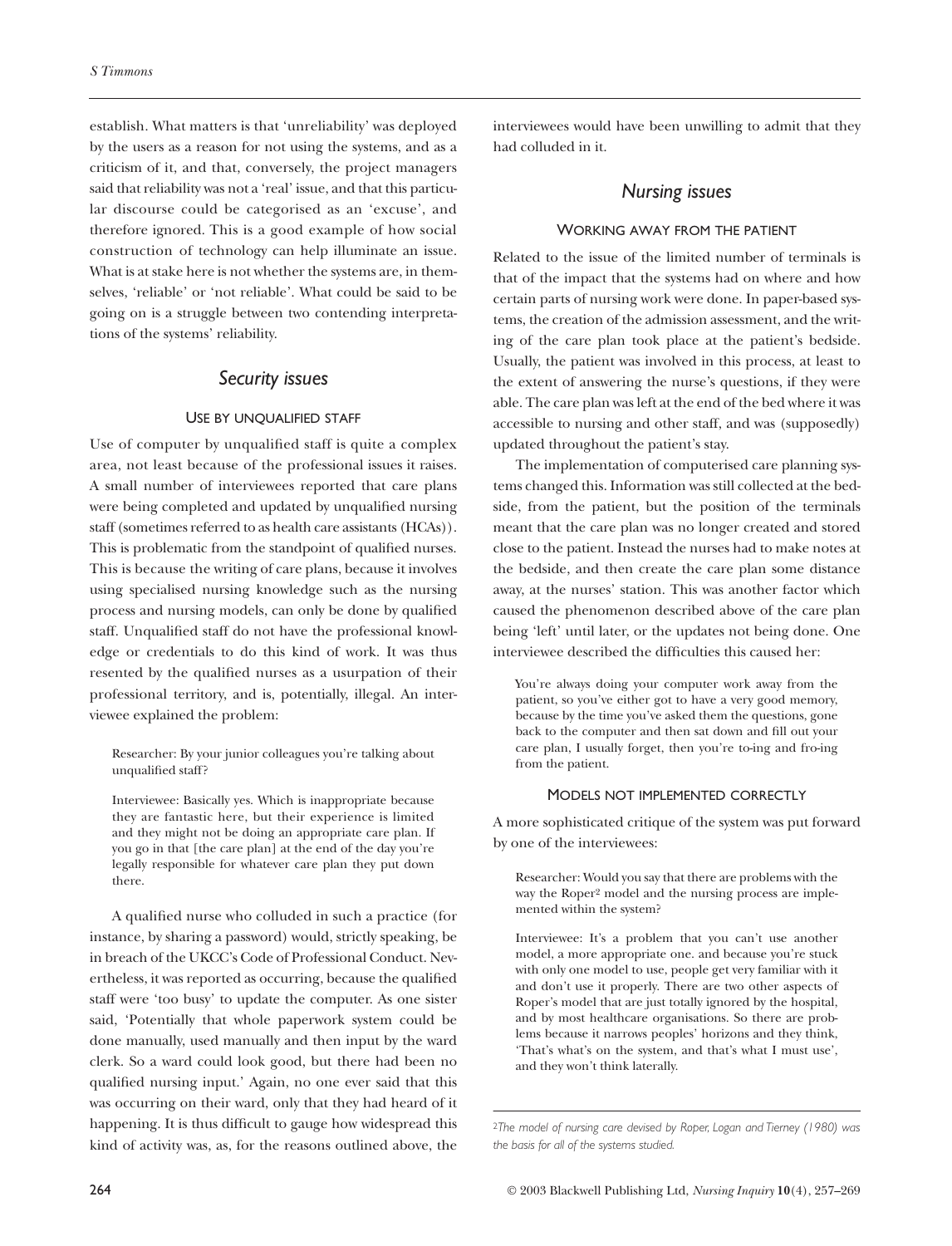Researcher: I'm told that this is a problem by my colleagues who know about these things. When I've explained how the model is implemented in the system, they say, 'There's more to it than that'.

This critique hinges on quite a subtle point about the model of nursing used as the theoretical underpinnings of the system. The Roper, Logan and Tierney model uses 12 'activities of daily living' to guide and structure nursing care. However, there are two other major aspects to the model. The first of these is a dependence/independence continuum, and the second is the point that a patient is at in their life span (Pearson and Vaughan 1986). In order to utilise the model fully, these additional factors would need to be considered in planning care, as well as the 12 activities. None of the systems, though they all used the Roper, Logan and Tierney model, explicitly included these additional factors. The problem that this interviewee is alluding to is that by excluding these parts of the model, and concentrating on the 12 activities of daily living, there is a danger that the care given will be mechanical and reductionist, which is exactly what nursing models were designed to guard against. Here is another good example of interpretative flexibility (Pinch and Bijker 1987) at work. The Roper, Logan and Tierney model, a fundamental part of the systems, is being interpreted in different ways by different actors. The usefulness of this approach is confirmed by Latimer (1995) who uses related ideas from the field of sociology of technology to explain the implementation of the nursing process.

Another criticism of the systems were that they did not include any alternative models of nursing, other than Roper, Logan and Tierney. The field of nursing models is characterised by a great deal of diversity, and Pearson and Vaughan (1986) recommend that a ward (or other practice area) debate which model is appropriate for them. There are no technical obstacles to the implementation of alternative models within any of the systems used, which begs the question of why the Roper, Logan and Tierney model was used to the exclusion of others. This replicates the findings of Keen and Malby (1992) who found that the Roper, Logan and Tierney model was the only one used, despite others being available, and it being technically possible to implement them in the systems.

The rhetorical strategy used by this interviewee has something in common with the example given above of the sister who was successfully able to prevent the implementation of the system on her ward, though in this case both the aims and the outcome were different. Again, it relies on the deployment of detailed, professional knowledge, which makes it a more effective strategy within a nursing environment. This is because nursing knowledge and ways of working are being counterpoised to 'managerial' knowledge and ways of working, and the implication is being made that managers are (inappropriately) trying to interfere in 'professional' nursing issues, that are not properly within their remit. This stance can then be used to legitimise resistance, in defence of professional values.

#### DETRACTS FROM INDIVIDUALISED CARE

Related to the criticism above (on the grounds that it is also an appeal to nursing professional knowledge and values) is the suggestion that the systems detract from the provision of individualised care. The idea of the individualisation of care was part of the changes in nursing that revolutionised the profession in the 1960s and 1970s, as nurses attempted to move away from the routinised patterns of task-based care that had characterised nursing practice up until that time. Treating the patient as an individual, 'whole' person remains a major part of how nursing defines itself, particularly by contrast with medicine, which is perceived (by some nurses) as being reductionist, concerned only with pathology and body systems.

The systems were criticised for being too generalised, 'Generalised because basically a lot of the care plans, if you've got someone with breathing problems, the way the computer works is that you're doing a lot of exactly the same things for someone with breathing problems.'

This criticism operated at two levels. The problems, goals, and interventions that were available to the nurses creating the care plans from the system libraries were considered to be too generalised, and in need of time-consuming tailoring to fit the individual patient:

Time consuming because care plans, what it does is give you problems related to diagnosis, rather than problems related to the individual, so when you want to be specific and individualised, you have to go into 'Create', write your own stuff. By the time you've gone into that, and written, and come out, you could have written four or five care plans by hand. Very time consuming.

At another level, the provision of core care plans (that is, care plans already partially written for particular types of patients (like hip replacements)) were also thought to detract from the individualisation of care.

It's not very nice to suggest that there are staff doing this but you can to a certain degree, only to the care planning, do core care planning, print loads of it out with no thought, or with minimal thought, without really being individual, as I said earlier, to that individual's needs. There is an element within the computers for you to be lazy, which I think you wouldn't get if you were writing them out.

The implication here is that, for whatever reason, nurses would simply print out the relevant core care plan, with a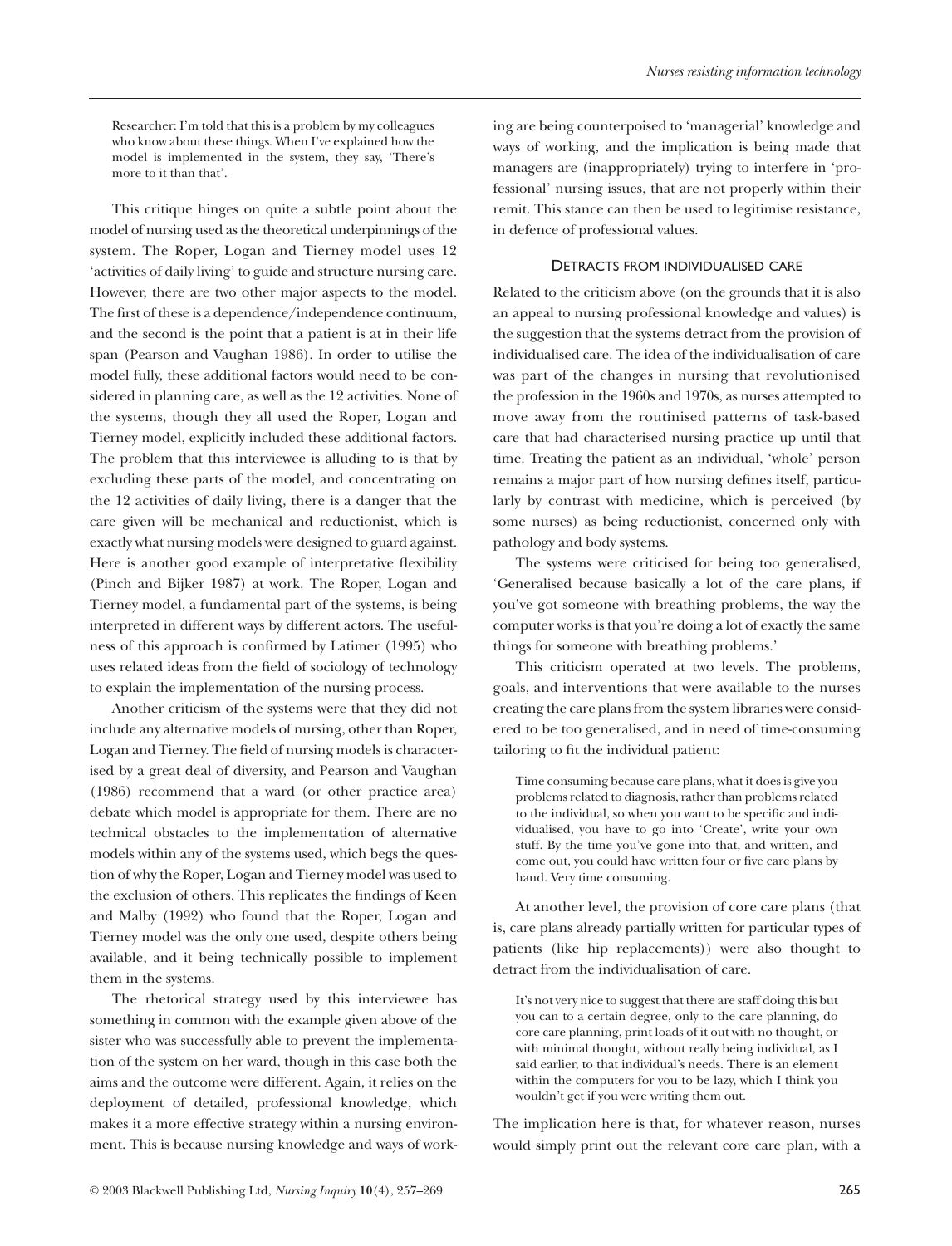minimum of tailoring to the needs of the individual patient, simply because the systems made it possible to do so. This is confirmed by Payne, Hardey and Coleman (2000), who also found that core care plans would be generated with a minimum of personalisation.

#### DEGRADES SKILLS

Related to the previous point is the idea that the system was degrading nursing skills. The concern was expressed that because core care plans were available within the system, and because there was an extensive library of problems, goals and interventions, nurses who used the system would become dependent on it, and gradually their skills at planning care would be reduced, 'when it goes down, they don't know how to combat that, because it involves handwriting stuff. This is the problem, people are becoming too dependent on it, they've built it into their daily life so much.' This seemed such a significant point that I checked whether that was what the interviewee really meant:

Researcher: Do you think that there is a danger that they might degrade the skills of care planning?

Interviewee: I think definitely, I think definitely the skills of assessment, just really understanding the tools because you can.

This again is quite a powerful argument, as it implies that the system is potentially striking at the very heart of what makes nursing distinctive as a profession. Both the idea of a lack of individualisation, and the degrading of nursing skills have parallels with the work of Harris (1990), who found that nurses viewed computerised care plans as deautonomising, that is, reducing the control that nurses had over the care planning process. This was due to the tasks/goals being suggested by the system (and therefore by management), rather than by the nurses themselves. The nurses had to adapt to the way the system operated, and use the standardised categories it suggested.

Harris also found that the nurses in her study thought that the system caused deindividualisation. The choices on the system were too broad to get a good fit to the patient. A third component was the loss of expertise. Nurses believed that they were losing skills they learned in their training. The issue of the tension between the desire of nurses to protect (or enhance) their autonomy as professionals, and the desire of the management to measure and control what nurses did.

As might have been predicted by Pinch and Bijker (1987), or Wagner (1993), the systems were 'flexibly interpreted'. In this case the interpretations included (but were not limited to):

- something that was being imposed for administrative reasons;
- a way of recording information as a defence against litigation;
- part of the professional project in nursing.

No one of these interpretations had become dominant at the time the research was done, and, as such, the systems had not reached what Pinch and Bijker (1987) term 'interpretative closure'. In fact, this struggle between contending interpretations is one way of understanding the resistance that the systems encountered. What the project managers called 'resistance' could be seen as alternative interpretations of what the systems 'were'. None of what Pinch and Bijker (1987) term the 'relevant social groups' had been able to impose their interpretation. However, resistance can also be understood in terms of wider sociological studies of the workplace. To do this, I will use the work of Fleming and Sewell (2002).

# *'*1*VEJKISM': A WAY OF UNDERSTANDING RESISTANCE?*

One way of drawing together what might be seen as a very broad conceptualisation of resistance is provided by Fleming and Sewell (2002). Reviewing the recent sociological literature on workplace resistance, they say that 'an inadequate or incomplete notion of resistance was and still is being used in much research investigating corporate controls' (859). They develop a conceptualisation of workplace resistance they term 'Svejkism'. This they derive from Jaroslav Hasek's (1973) novel *The Good Soldier* Í*vejk and his Adventures in the Great War* and its eponymous 'hero'. Fleming and Sewell delineate four aspects to Svejkism:

- Equivocal affirmation: 'This allows employees to affirm ( … ) their commitment to the organisation ( … ) in a manner that preserves a sense of difference' (Fleming and Sewell 2002, 866). As was shown above, most of the nurses were 'committed' to the systems, but that commitment was very equivocal.
- Practice as performance: What many of the nurses did was to use the systems in such a way as to demonstrate publicly that they were using them, but do no more than that. They would do 'enough' to keep the ward manager or the project manager, 'happy'. Their use of the systems was therefore a kind of 'performance', designed for the impression it would create in the minds of others.
- An ironical disposition: The use of the systems' reliability (or otherwise) was thought by one of the project managers to be 'ironic'. What she meant by that this was the way in which reliability was used as (in her terms) 'an excuse'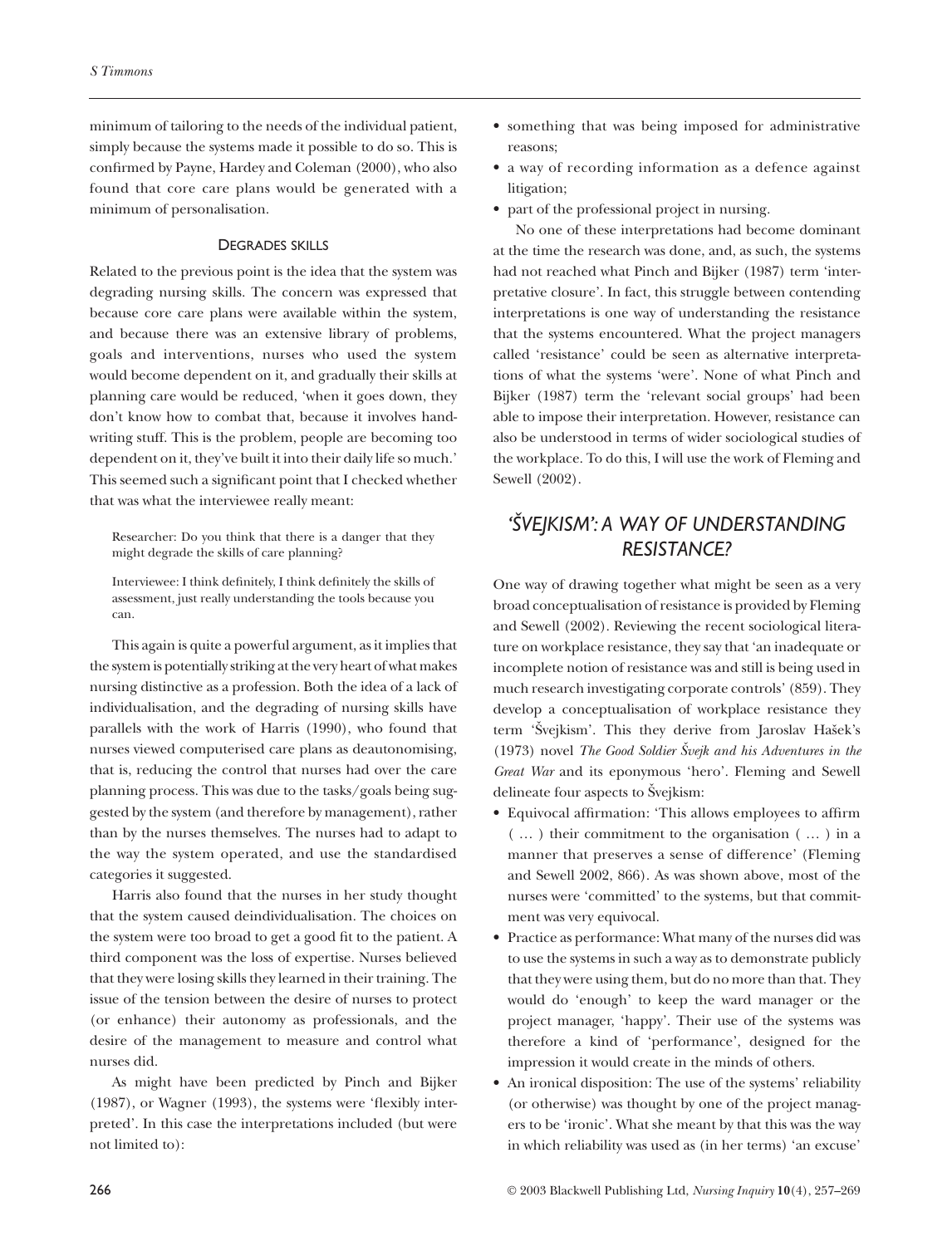for not using the systems. She maintained that reliability problems would apparently resolve themselves once she visited the ward in question.

• Scepticism and cynicism: a great deal of these were expressed by the nurses interviewed. However, Fleming and Sewell (2002) take this further, saying that 'Svejks may choose to fight or sit out particular battles' (868), that is they resist strategically, picking on issues where they think they have a chance of success, rather than wholesale resistance. Again, Fleming and Sewell (2002) contrast this view of resistance with some ideas found in the literature, which characterise workplace resistance as an 'all-or-nothing' phenomenon.

One of the things that is most attractive about this analysis is the way that it captures the ambiguity and complexity of the resistance performed by the nurses in this study. They did not conform to conventional stereotypes or workplace resistance, and even though the systems had been 'successfully implemented' (in the eyes of the hospitals' managers), this did not mean that continued resistance was impossible.

## *SUMMARY*

The systems were resisted by the staff, though variably and in a variety of forms. The reasons for resistance are to be found at the interface between system design, on the one hand, and nursing culture and practice on the other. I would characterise the nurses' relationship with the systems as being one of 'resistive compliance'. As one interviewee said, '[they] use it and they moan', or one as one of the project managers said, 'people are starting to knuckle under, but I think the worst … is they … put it [at] a very high level of decibels.' Similarly, East and Robinson (1994), who studied resistance to information systems nursing say:

This is not to suggest that the nurses were actually resisting change in the way that some of their managers appeared to suspect. They were not actively sabotaging these new developments as sociologists have described in industrial settings … rather there was a sense of resignation, on the whole, and, amongst many of the staff, a grudging willingness to 'give things a go'. (East and Robinson 1994, 58).

This is probably why the project managers were prepared to tolerate, for instance, the ward sister mentioned earlier who refused to have the system implemented on her ward. The project managers felt that they could afford, metaphorically, to lose the odd battle when they were, overall, largely winning the war.

The data from this study would tend to confirm that 'technophobia' cannot explain most of the resistance in this context. Instead, the remarks made by the nurses interviewed suggest that 'system failure' is a much more productive explanation. The systems did not take account of the ways in which the nurses practised, which were often deepseated, long-standing, and, to the nurses, entirely justified. Resistance, in this context, cannot be reduced to one dimension. Instead, it was a complex, variable phenomenon.

Resistance was justified in a variety of ways, largely by 'blaming the system', but also by blaming the users (by both the project managers and the users themselves), and even by 'blaming the organisation' (Mclaughlin et al. 1999). Resistance was discursive (it was as much about ideas as systems), and was contextualised in terms of wider discursive categories drawn from the realm of nursing. Though the consideration of resistance within this study has necessarily produced a complex picture, reflecting what is a broad and complicated phenomenon, resistance remains a useful analytical category.

Resistance, as an idea, has not been stretched so far that it encompasses all aspects of the nurses' relationships with the systems. As was discussed earlier, compliance, though not the main focus of this study, was nonetheless a significant factor in these relationships, resulting in the creation of the category of 'resistive compliance' as an attempt to summarise this relationship. It is only by the use of the concept of resistance that, for instance, issues like the displacement of work on the care planning systems in time (the phenomenon of 'leaving it to the next shift') were brought to light, and analysed in the context of nursing culture. Resistance, though complex, remains not only analytically useful, but also pragmatically useful, as it a part of the process by which an 'idealised' system is socially shaped or constructed into a working technology, part of the social fabric of area where it is being used. I would echo Bauer (1995) for whom resistance forms part of the workability testing of computer systems. Understanding resistance is part of understanding the design and implementation of most IT-based projects. In addition, that resistance was contested between, among others, the nurses, the project managers, the organisation and the profession as a whole draws our attention to other important issues, such as the symbolic role that systems have to play.

## *REFERENCES*

- Ash J. 1997. Organizational factors that influence information technology diffusion in academic health sciences centers. *Journal of the American Medical Informatics Association* 4(2): 102–11.
- Ash J, P Gorman, M Lavelle and J Lyman. 2000. Multiple perspectives on physician order entry. *Proceedings/AMIA Annual Symposium*, 27–31.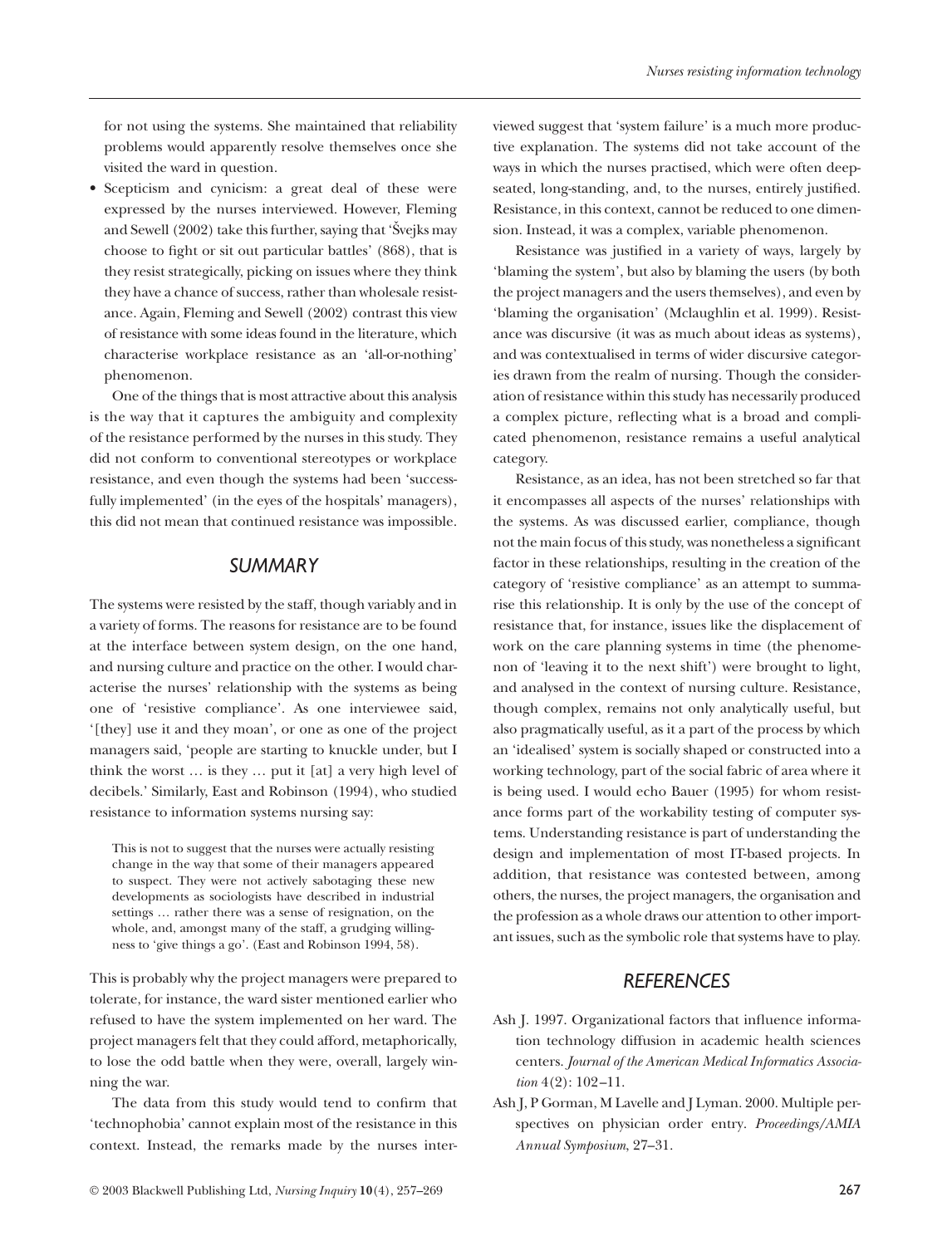- Ash J, P Gorman, M Lavelle, J Lyman, L Fournier, J Carpenter and P Stavri. 2001. Physician order entry: Results of a cross-site qualitative study. Invited paper presented at the International Conference on IT in Health Care: Sociotechnical approaches, Rotterdam, the Netherlands.
- Bain P and P Taylor. 2000. Entrapped by the electronic panopticon? Worker resistance in the call centre. *New Technology, Work and Employment* 15(1): 2–18.
- Ball M, K Hannah, U Jelger and H Gerdin Peterson. 1988. *Nursing informatics: Where caring and technology meet.* New York: Springer-Verlag.
- Bauer M. 1995. Technophobia: A misleading conception of resistance to new technology. In *Resistance to new technology: Nuclear power, information technology and biotechnology*, ed. M. Bauer, 97–124. Cambridge: Cambridge University Press.
- Bijker W, T Hughes and T Pinch, eds. 1987. *The social construction of technological systems: New directions in the sociology and history of technology.* Cambridge, MA: MIT Press.
- Bloomfield B. 1991. The role of information systems in the UK NHS: Action at a distance and the fetish of calculation. *Social Studies of Science* 21(4): 701–34.
- Bloomfield B. 1995. Power, machines and social relations: Delegating to information technology in the National Health Service. *Organization* 1995 2(3/4): 489–518.
- Bloomfield B and R Coombs. 1992. Information technology, control and power: The centralisation and decentralisation debate revisited. *Journal of Management Studies* 29(4): 459–84.
- Bloomfield B, R Coombs, D Cooper and D Rea. 1992. Machines and manoeuvres: Responsibility, accounting and the construction of hospital information systems. *Accounting Management and Information Technology* 2(4): 197–219.
- Bloomfield B, R Coombs and J Owen. 1994. A social science perspective on information systems in the NHS*.* In *Information management in health services*, ed. J Keen, 135–46. Buckingham: Open University Press.
- Bloomfield B, R Coombs, J Owen and P Taylor. 1997. Doctors as managers: Constructing systems and users in the National Health Service. In *Information technology and organizations: Strategies, networks and integration*, eds B Bloomfield, R Coombs, D Knights and D Littler, 112–34. Oxford: Oxford University Press.
- Bloomfield B and T Vurdubakis. 1994. Presenting technology: IT consultancy reports as textual reality constructions. *Sociology* 28(2): 455–77.
- Braverman H. 1974. *Labour and monopoly capital*. New York: Monthly Review Press.
- Dowling A. 1980. Do hospital staff interfere with computer system implementation? *HCM Review* Fall: 23–32.
- East L and J Robinson. 1994. Change in process: Bringing about change in health care through action research. *Journal of Clinical Nursing* 3(1): 57–61.
- Feeney P. 1996. Preparing staff for information technology. In *Health informatics: An overview*, eds E Hovenga, M Kidd and B Cesnik, 255–64. Melbourne: Churchill Livingstone.
- Fleming P and G Sewell. 2002. Looking for the good soldier, Svejk: Alternative modalities of resistance in the contemporary workplace. *Sociology* 36(4): 857–73.
- Hardiker N, H Heathfield and J Kirby 1995. Introducing information systems to nursing practice: The professional and cultural barriers. In *Current perspectives in healthcare computing 1995*, ed. B Richards, 419–28. Weybridge: British Journal of Healthcare Computing Limited.
- Harris B. 1990. Becoming deprofessionalized: One aspect of the staff nurses perspective on computer mediated care plans. *Advances in Nursing Science* 13(2): 63–74.
- Hasek J. 1973. *The good soldier* Í*vejk and his adventures in the Great War*, trans C Parrott. London: Heinemann.
- Hirschheim R and M Newman. 1988. Information systems and user resistance: Theory and practice. *The Computer Journal* 31(5): 398–408.
- Hutchinson S. 1990. Responsible subversion: A study of rule bending among nurses. *Scholarly Inquiry for Nursing Practice: An International Journal* 4(1): 3–17.
- Lee-Treweek G. 1997. Women, resistance and care: An ethnographic study of nursing auxiliary work. *Work, Employment and Society* 11(1): 47–63.
- Keen J and R Malby 1992. Nursing power and practice in the United Kingdom National Health Service. *Journal of Advanced Nursing* 17(7): 863–70.
- Knights D and D McCabe. 2000. Ain't misbehavin? Opportunities for resistance under new forms of quality management. *Sociology* 34(3): 421–36.
- Knights D and T Vurdubakis. 1994. Foucault, power, resistance and all that. In *Resistance and power in organisations*, eds J Jermier, D Knights and W Nord, 167–98. London: Routledge.
- Lacey D. 1993. Nurse attitudes toward computerization: A review of the literature. *Journal of Nursing Management* 1(5): 239–43.
- Large W. 1994. Nurses' attitudes towards computerisation in intensive care. *British Journal of Nursing* 3(11): 558–64.
- Latimer J. 1995. The nursing process re-examined: Enrollment and translation. *Journal of Advanced Nursing* 22(2): 213–20.
- Mackay L. 1993. *Conflicts in care: Medicine and nursing*. London: Chapman & Hall.
- Manias E and A. Street. 2000. Legitimation of nurses knowledge through policies and protocols in clinical practice. *Journal of Advanced Nursing* 32(6): 1467–75.